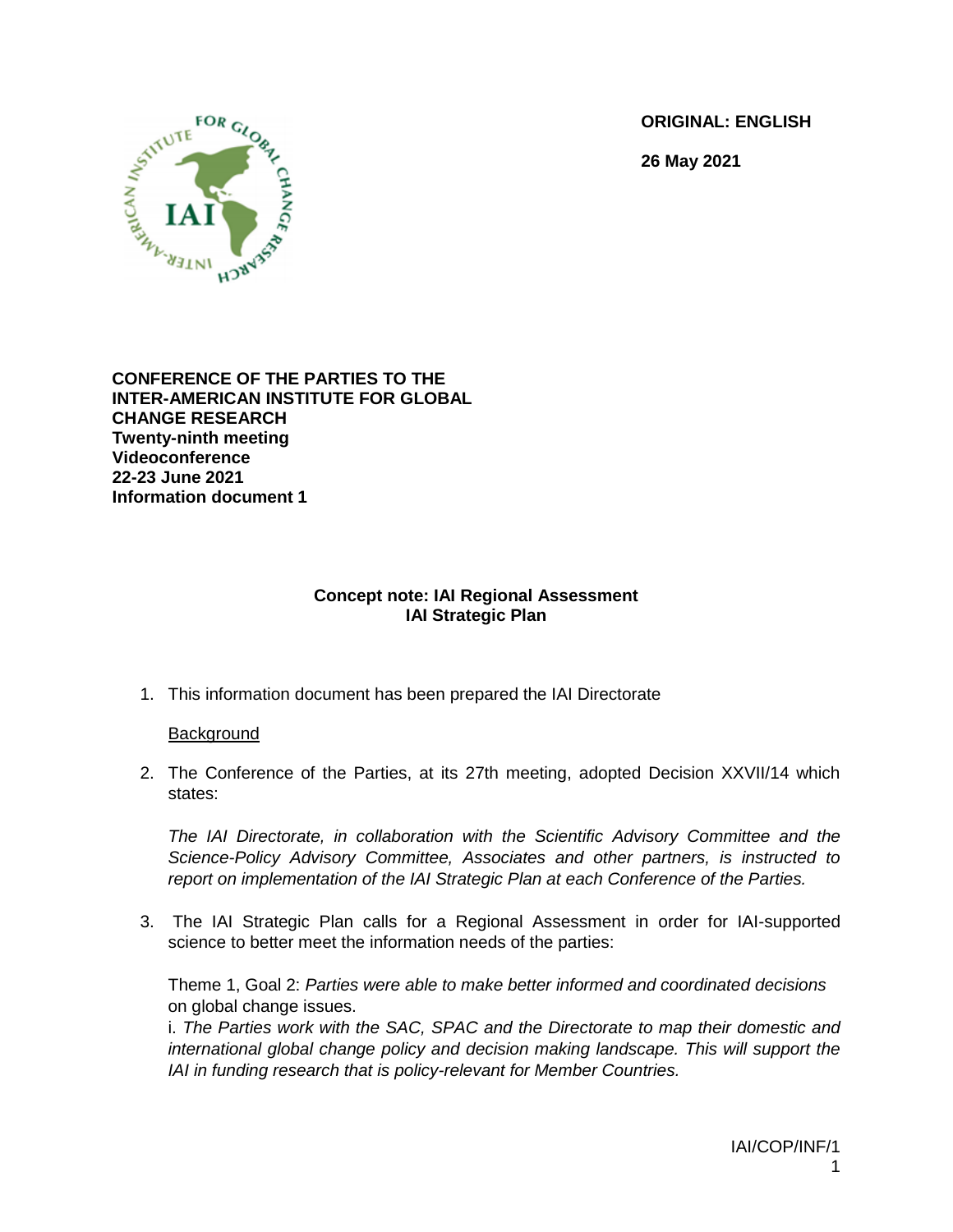### Goals of the Regional Assessment

- 4. This assessment aims to better understand the decisions made by the Parties that are impacted by global environmental change (GEC), in order to identify the knowledge gaps and uncertainties associated with specific decisions. The IAI will support and/or facilitate science that targets these information gaps and uncertainties. Parties will be invited to provide a list of decisions where science information is needed, but not how they make those decisions.
- 5. This is an internal exercise within each Party to collect information from relevant branches of government at the decision-making level, on issues that address or are impacted by GEC, including but not limited to the following sectors: climate, risk management, health, environment, water, energy, agriculture, development and planning.

#### Purpose of this Regional Assessment

- 6. The results of this assessment will be used to guide science funding priorities and capacity building activities implemented by the IAI, which will support the production of science that Parties will need to make more informed decisions related to GEC. Parties that participate in the Regional Assessment will have the opportunity to drive the future science priorities of the IAI. Once the information needs are analyzed, these will be mapped to identify commonalities across countries in the Americas. In addition to guiding science funding priorities, these results will be used by the IAI to identify and/or facilitate collaboration among Parties with similar needs and priorities.
- 7. The Regional Assessment will adopt the following approach:

Scoping workshops with small groups of regional scientists and stakeholders to explore themes and review/test the template that will be sent to Parties.

Survey template disseminated to all Parties to complete electronically. This questionnaire will follow a template aimed to assist Parties in responding appropriately with guidance and clarity.

Follow up interviews with a subset of Parties as needed.

Data analysis to identify commonalities and points of divergence, infer science information needs based on decisions and desired outcomes, mapping of decisions/information needs across IAI Parties.

- 8. Expected timeline:
	- Creation of regional assessment subcommittee, May 2021
	- Concept note, May 2021
	- Present the concept note at CoP-29, June 2021
	- Create the survey instrument July and August 2021; includes scoping workshops
	- Distribute online survey, September 2021
	- Complete online survey (Parties), October-November 2021
	- 1st round of analysis, December 2021 -January 2022
	- Interviews, February 2022
	- 2nd round of analysis, March-April 2022
	- Finalize report for CoP, May 2022
	- Present results at CoP-30, June 2022